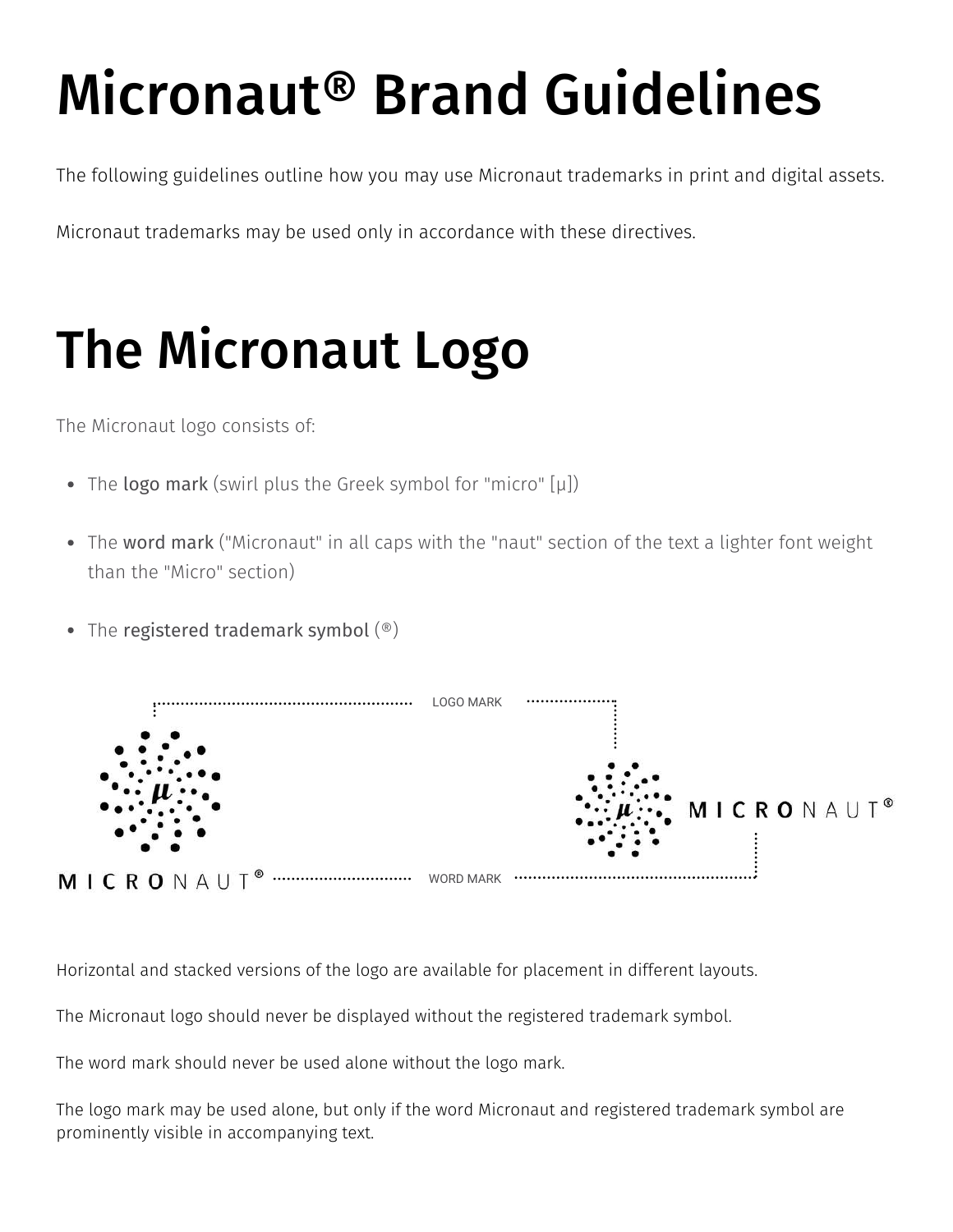# Logo Variations

Certain additional entities and products incorporate Micronaut trademarks into their logos.

These include (but are not limited to) Micronaut Data, Micronaut Launch, the Micronaut Foundation, and Micronaut Microcasts.



Unless otherwise indicated, all guidelines outlined in this document apply to the logo mark, the word mark, the Micronaut Data logo, the Micronaut Launch logo, the Micronaut Foundation logo, the Micronaut Microcast logo, and any other trademark within the Micronaut brand family, even if all versions are not referenced in a given example.

## Sally the Astronaut

#### Sally the astronaut is the Micronaut® framework's mascot.

Sally may be used only if the word "Micronaut" and registered trademark symbol are prominently visible in accompanying text.

All guidelines that apply to Micronaut logos also apply to Sally the astronaut. No changes should be made to Sally the astronaut without prior approval from the Micronaut brand team.

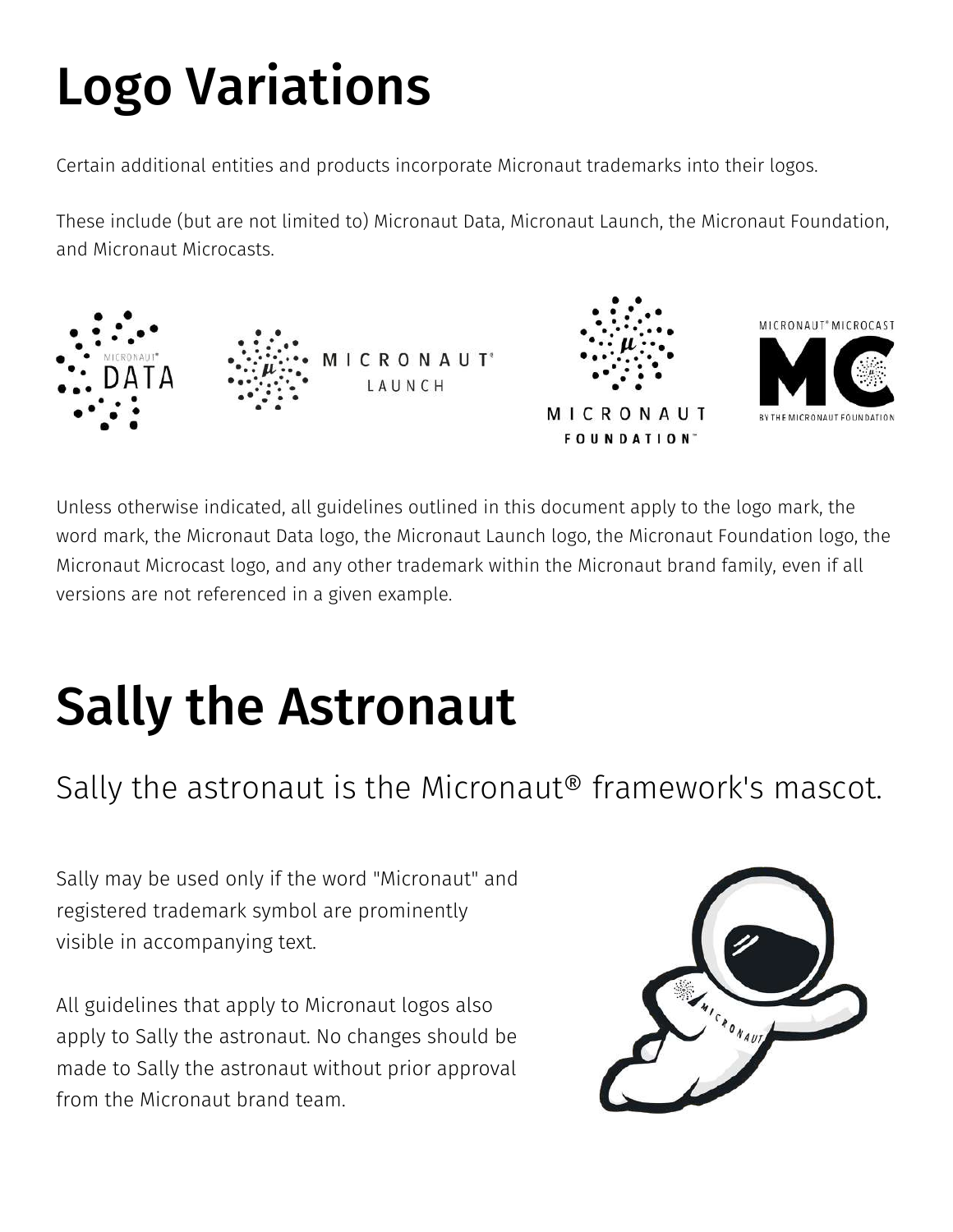#### Color Palette

Micronaut logos may be displayed in black (#000000) and white (#ffffff).



Use the black logo on solid white and light-colored backgrounds.

For solid black and dark-colored backgrounds, use the white logo, unless the background color is light enough that the white logo becomes washed out.



Do not display the logo in any color other than black or white.



Do not display the logo in more than one color.



Do not place the logo on a red background.



Do not place the logo on a four-color photograph or other multicolored background.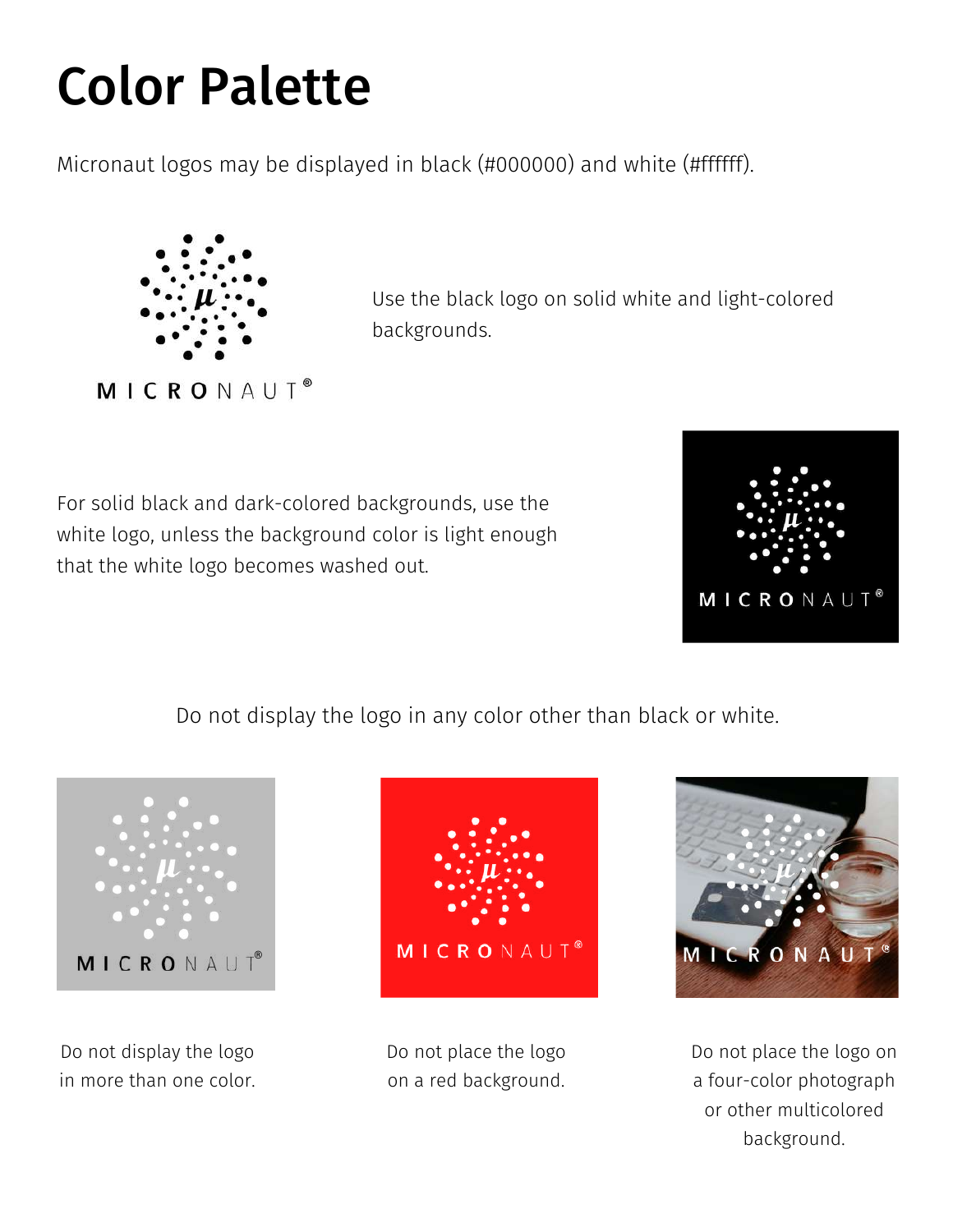### Clear Space

The Micronaut logo should be given optimal staging in layouts. Minimum clear space is equal to the height of the M in Micronaut.

Never use less than the minimum clear space. Clear space is always relative to the size of the logo.



### Minimum Size

The Micronaut logo should always be large enough to ensure legibility.

Minimum-size requirements are in place to ensure readability at reduced sizes.

#### FOR DIGITAL DISPLAY

The combined logo mark plus word mark must be a minimum of 300 pixels in width for the horizontal version.

In the stacked version, the word mark must be a minimum of 200 pixels in width.

When using the logo mark alone, the logo must be a minimum of 75 pixels in width.

#### IN PRINTED MATERIALS

The combined logo mark plus word mark must be a minimum of 2.5 inches (6.35 cm) in width for the horizontal version.

In the stacked version, the word mark must be a minimum of 1.25 inches (3.175 cm) in width.

When using the logo mark alone, the logo must be a minimum of 1 inch (2.54 cm) in width.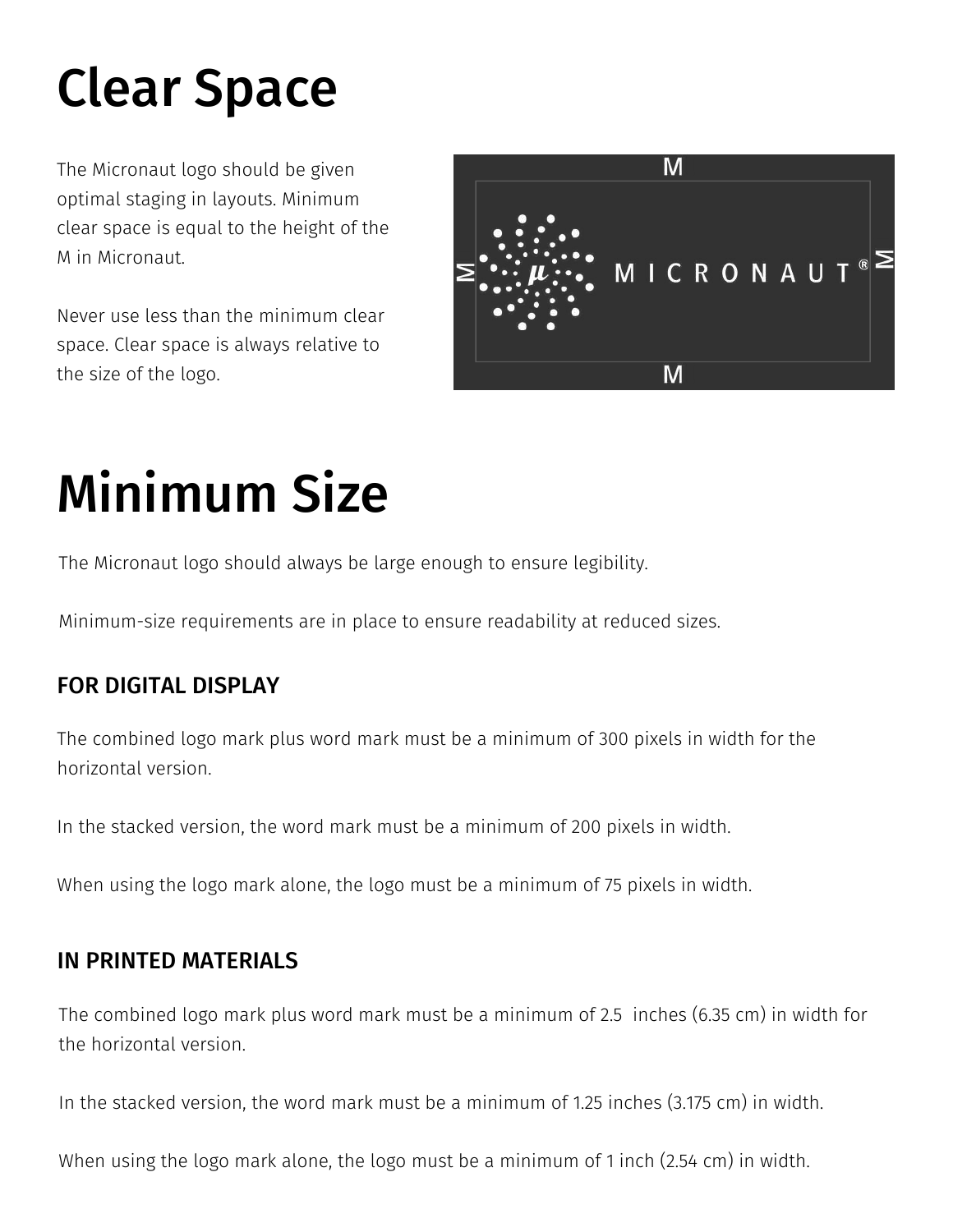### Unacceptable Usage

Design and usage standards ensure that the Micronaut logo brand identity is instantly recognizable however and wherever it is used. The word and logo mark are to be used exactly as designed unless written permission has been granted to alter them.

Please follow brand guidelines carefully and avoid unauthorized variations such as those displayed here.







Never add additional text to the Micronaut logo that is not part of the original asset.

Versions of the logo have been produced in which the font weight is consistent. These specific versions may be used only in this approved format; they should not be altered in any way.